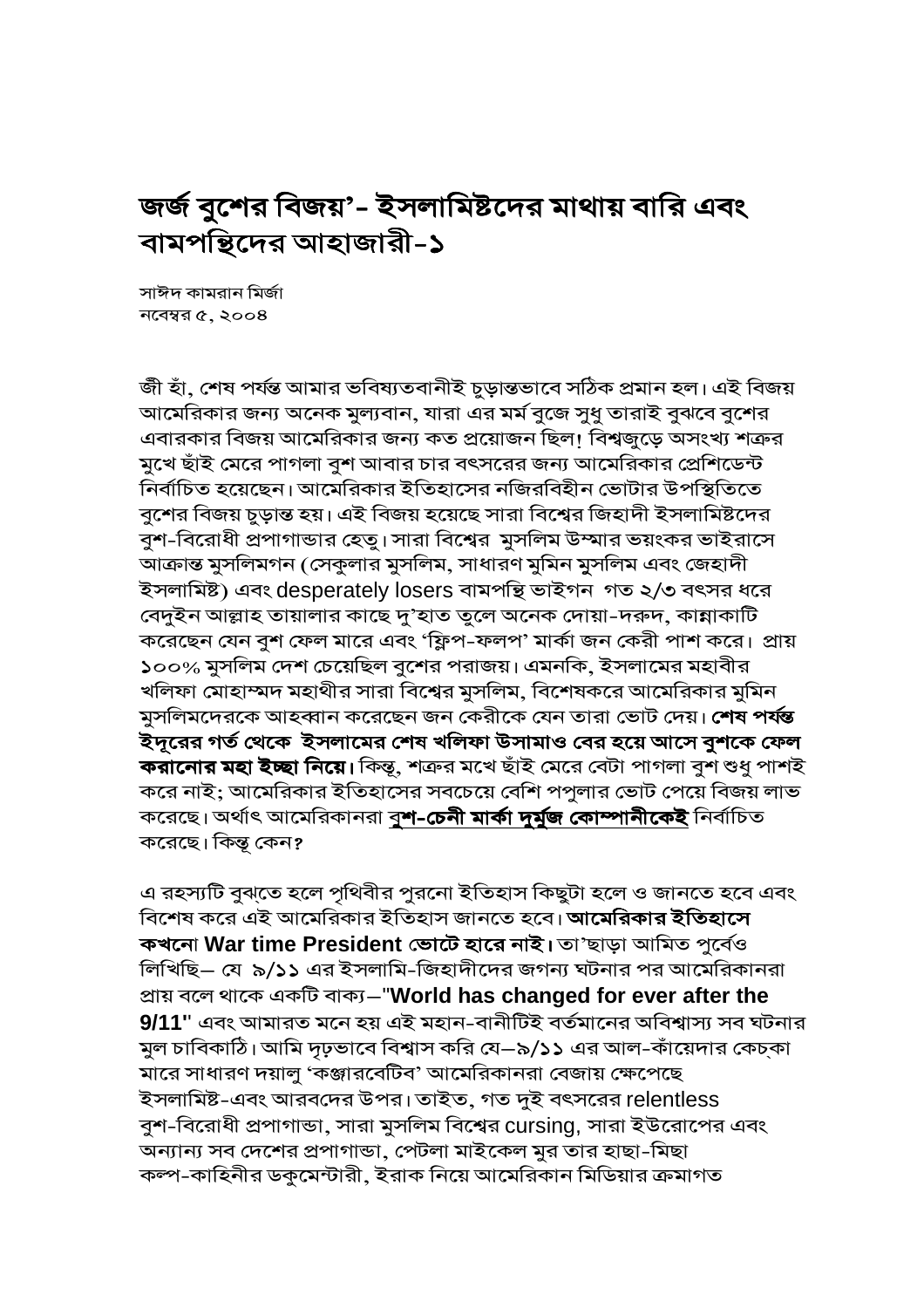anti-Bush hammering, ডেমোক্রাটিক কেন্ডিডেট জন কেরীর বুশ-বিরোধী সাঁড়াসী আক্রমন কিছুই কোন কাজে আসে নাই। যাহা হবার ছিল তাই হয়েছে। এসবই ৯/১১ এর ফসল।

আমেরিকানদের সিকিউরিটির ব্যাপারটি তাদের ইকোনমি বা অন্যান্য ব্যাপারের চেয়ে অনেক মুল্যবান মনে করে এবং সাধারণ আমেরিকানগন ৯/১১ এর মারের পাল্টা মারটা বেশ পছন্দই করে। এই পাল্টা মারের ক্ষেত্রে জন কেরীর চেয়ে পাগলা-বুশের উপর বেশি নির্ভর করে তারা। কারণ, জন কেরীর 'ফ্লিপ-ফ্লপ' **personality** এর উপর সাধারণ আমেরিকানরা ঠিক ভরসা করতে পারে না।

এবারকার নির্বাচনে Pivotal factors ছিল War on Terror and War in **Iraq,** তাই বুশের বিরোধ্যে শত প্রপাগান্ডাও ভোটারদের মনে কোন পরিবর্তন আনতে পারে নাই । অমেরিকানরা আর যাই হউক না কেন, তারা প্রচন্ডভাবে **Partriotic**, তারা তাদের নিজ দেশকে খব ভালবাসে এবং এদেশের কাছে প্রচন্ডভাবে কৃতজ্ঞ; মোনাফেক নয়। কাজেই ভোটাররা যখনি তাদের সিকিউরিটির কথা ভেবেছে তাদের সামনে বুশের **Monumentally strong leadership** এর চেহারা ভেসে উঠেছে। তা'ছাড়া দেশ এখন একটা যুদ্ধের মধ্যে নিপাতিত আছে তাই এসময়ে কোন বুদ্ধিমান নাগরিক তাদের '**কমান্ডার- ইন-চীপ**' কে বদলিয়ে বিপদের যুকি নেয় না। তাই যাহা প্রয়োজনীয় ঠিক তাই করেছে আমেরিকান ভোটাররা।

## <u>বুশের বিজয় হল ইসলামি টেররিষ্টদের জন্য একটা strong message!</u>

আমি পুর্বেও বলেছি– ৯/১১ এর প্রচন্ড ধাক্কা খেয়ে আমেরিকানদের টনক নড়েছে। তাইত বুশের শক্ত ডান্ডা-পেটা খেয়ে শান্তির ধর্মের জিহাদীরা আজ একেবারে লন্ডভন্ড এবং ইদুরের গর্তে, বনে বাদাড়ে ঘুরে বেড়াচ্ছে আর আল্লাহ তায়ালার কাছে সৰ্বদা দোয়া করেছে কবে বুশের পতন হবে, **Patriot** আইন উঠে যাবে এবং ক্লিন্টনের মত একজন ভদ্র প্রেশিডেন্ট আসবে যাতে তারা অবাধে জেহাদী কৰ্ম-কান্ড চালিয়ে যেতে পারে। কিন্তূ আল্লাহ করলেন ঠিক উল্টোটি। তাই বুশের বিজয়ে ইসলামী টেররিষ্টরা এবার প্রমাদ গুনবে এতে কোন সন্দেহ নেই। যদি ফল উল্টোটি হত ত'হলে সেটা হত জেহাদী টেররিষ্টদের জন্য **সবজ সংকেত** যে আমেরিকা টেররিষ্ট কেম্প আফগানিস্তান এবং ইসলামিক বিশ্বের হিরো সাদ্দামের ইরাক আক্রমন করে মহা ভল করেছে বশ, তাই আমেরিকানরা তাদের প্রেশিডেন্ট পরিবর্তন করেছে। **কেরীর বিজয়ে সারা মুসলিম-বিশ্বের শহরগুলোতে** আনন্দ-উল্লাস করত, বাংলাদেশের মত ইসলামি দেশে রান্তায় মিষ্টি বিতরন করত, পালেস্টাইনীরা রাস্তায় নৃত্য করত, সর্বোপরি–উসামার জেহাদীরা তাদের গর্ত থেকে বের হয়ে মুচ্কি হাসি হাসত, কিন্তূ,সবই ভভূল হয়ে গেল আমেরিকার কাফেরদের বোকামিতে।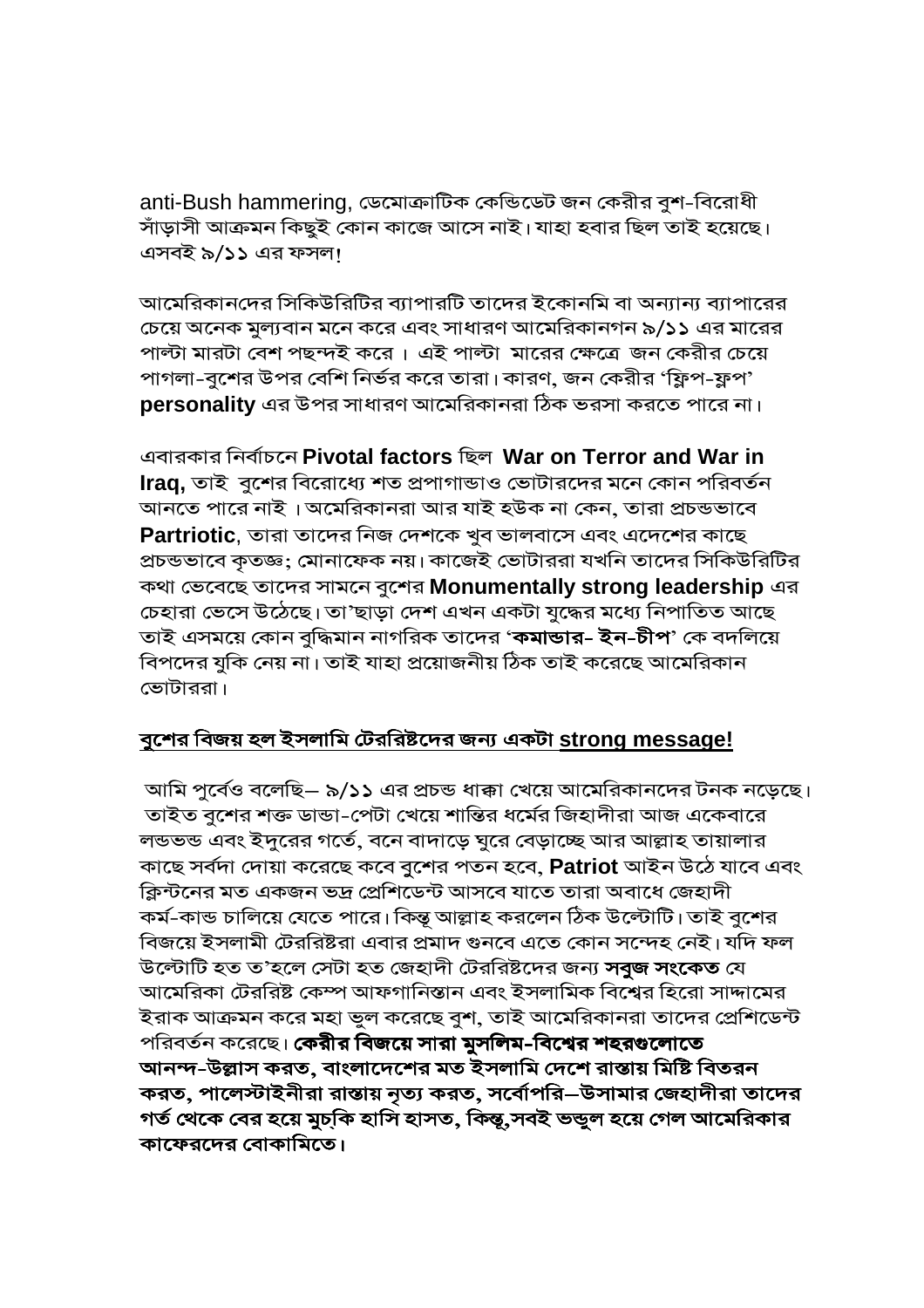আল-কাঁয়েদার জেহাদীগন অনেক আশা করেছিল কেরী হবেন আমেরিকার প্রেশিডেন্ট তারা কিছুটা হাফ ছেড়ে বাচবে, তাদের হারানো Moral চাঁঙ্গা হবে এবং জিহাদীগন তাদের গর্ত থেকে আবার বের হেয়ে আসবে, স্বস্তিতে মুচ্কি হাসবে এবং re-grouping হয়ে আবার তাদের বোমাবাজি করতে পারবে নির্দোষ সিবিলিয়ান মেরে ইসলামী বেহেশতের টিকেট নিতে পারবে। আর এজন্যইত ইসলামের আধুনিক খলিফা উসামা তার গর্ত থেকে দির্ঘ্য ৩ বৎসর পর বের হয়ে আমেরিকানদেরকে চোঁখ রাঙ্গালেন যাতে আমেরিকান ভোটাররা রাগ করে বুশকে আর ভোট না দেয়। কিন্তূ হায়, আল্লাহ তায়ালা একি করলেন? কাফের বুশকেই কিনা আবার চার বৎসরের জন্য কাফের-রাজার দেশের সিংহাসনে বসালেন? এতো একেবারে সর্বনাশ! এখনত উসামাকে তার গর্ত আরও গভীর করতে হবে। কতদিন আর পালিয়ে থাকা যায়?

এখন যে উসামা এবং অন্যান্য ইসলামি জেহাদীদের সুধু ইরাকের 'আরাফাতের ময়দানে' সাদ্দামের ফেঁদাইন বাহীনির সঙ্গে হাত মিলিয়ে অল্পকিছু কাফের আর অসংখ্য নির্দোষ ইরাকি মারা ছাড়া আর কোন চয়েজ রইলনা। আল-কাঁয়েদা জেহাদীদের কাছে খোদ আমেরিকার মাটিতে টেররিজমের খেল খেলার মজাই ছিল আলাদা। কিন্তু সেটা বোধ হয় আর সন্তব হচ্ছে না! মাওলানা উসামা আরও চিন্তায় পরে যাবে এই বুশকে নিয়ে। **বুশকে মোটেই বিশ্বাস করা যায় না।** বেটা একটা আস্ত পাগল! আরও চার বৎসর সময় পাবে ইসলামিষ্টদেরকে ডেইজী-কাটারের ডান্ডা দিয়ে ঠান্ডা করার। সদালাপের ইসলামিষ্ট ভাই সকল কি বলেন?

বুশ সুধু বিজয় পায় নাই, বিপুল ভোটে প্রেশিডেন্ট নির্বাচিত হওয়ার সাথে সাথে উভয় হাউজে (Congrss and Senate) নিরস্কুস মেজরিটি পেয়ে সমস্ত শক্তি তার হাতের মুঠোয়। এবার ইসলামি টেররিষ্টরা খুব ভাল করে বুঝবে **ঠেলার নাম বাবাজী** কাকে বলে। এই দেখুন না ইরাকের জেহাদীদের শেষ আড্ডা-খানা ফালুজাতে আসল ডান্ডা পেটানো সুরু হয়ে গেছে।

আমার কাছে সবচেয়ে খারাপ লেগেছে আমেরিকার মুসলিম ইমিগ্রেন্দের কান্ড দেখে। এই আমেরিকাতে হিন্দূ, বৌদ্ধ, জুইস আরও কত বিভিন্ন ধর্মের বা গোত্রের ইমিগ্রেন-আমেরিকান আছে। কিন্তু, তাদের কাউকেই দেখতে পাওয়া গেল না কোন বিশেষ দলের প্রতি প্রকাশ্যে পার্টিজান রূপে সাপোর্ট করতে। অথচঃ তারা সবাই দুই দলকেই ভোট দিয়েছে। কিন্তু, মুসলিগন একেবারে পার্টিজান রূপ ধারন করে সবাইকে দেখিয়ে দিয়েছে তারা বাপের বেটা বটে! তারা একেবারে গায়ে মার্কা মেরে এবার ভোট দিয়েছে। তাদের প্রাকাশ্য ডিক্ল্যারেসন ছিল-''**Muslim for**  $\,$ Kerry'', অথচঃ ওপেন্লি ডিক্ল্যারশন না দিয়েও কেরীকে ভোট দিতে পারত। অবাক হবার বিষয় হল—আমরা কিন্তূ আর কোন গোত্র বা ধর্মের এরকম ওপেন সাইনবোৰ্ড দেখতে পাই নাই। কেউ দেখে নাই–Jewish for Kerry or Hindus for Kerry, or Buddhas for Kerry আমেরিকান রা ঠিকই দেখতে পেয়েছে ''Muslim for Kerry'', সাইনবোর্ডটি। বীরের জাতি বটে। আমার মনে হয়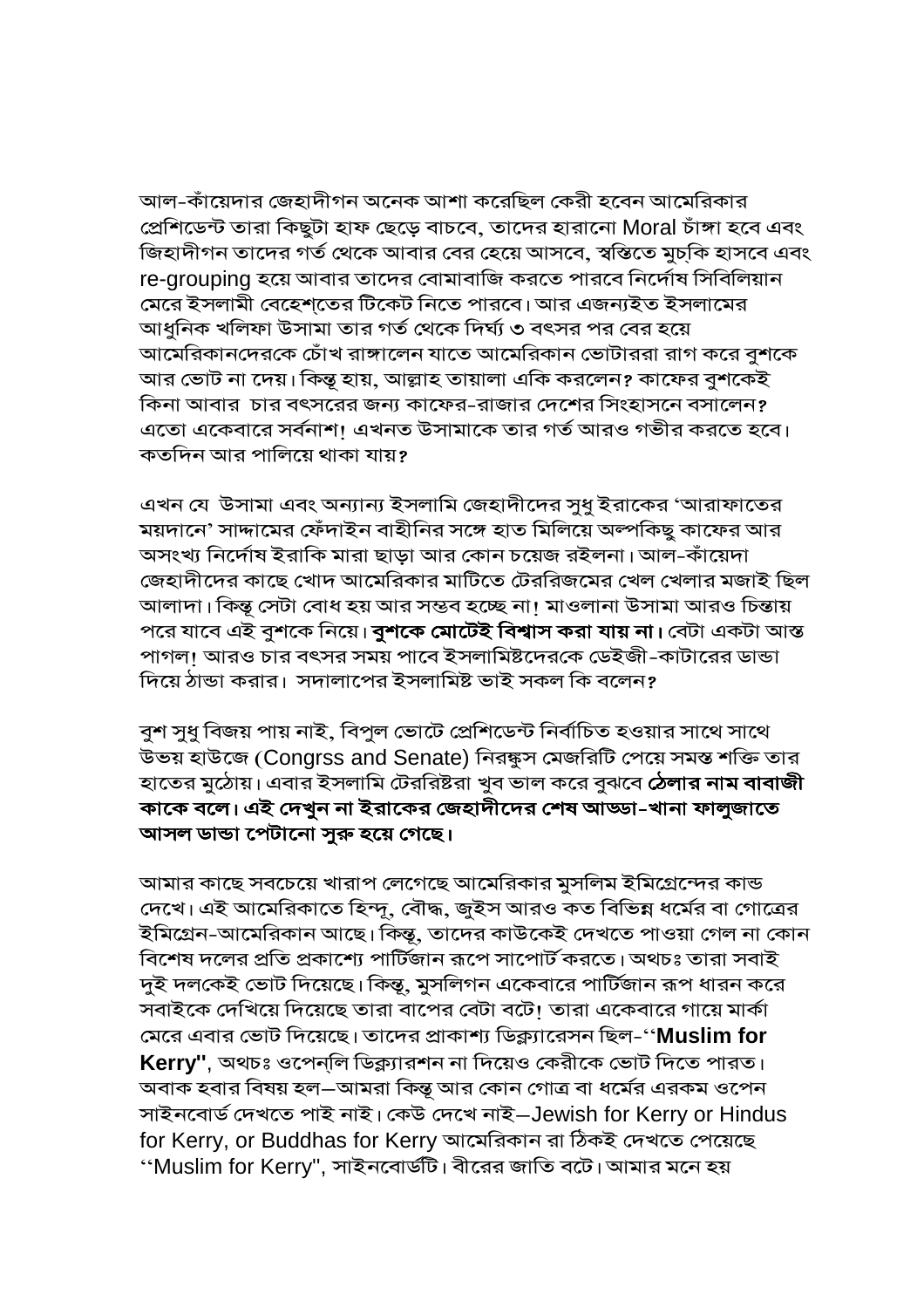আমেরিকান মুসলিম গন আরও একটি মস্তবড় ভুল করল। তাদের ভবিষ্যত একেবারে সাল্সা! দুই হাজার সালে বুশকে ভোট দিয়ে মুসলিমরা ভুল করে ছিল; এবার তারা কেরীকে ভোট দিয়ে আরও একটি মস্ত বড় ভুল করল।

## <u>ইলেকসনে কারচুপি।</u>

ইলেকসনের পুর্বে বাংলাদেশের পত্র-পত্রিকাতে প্রায়ই দেখা যেত আমেরিকার ইলেকসান নিয়ে তাদের যত চিন্তা, যত মাথা ব্যাথা, কারণ ইলেকসনে নাকি বিপুল কারচুপি হবে, বুশ জোর করে বাংলাদেশী স্টাইলে ভোটের কেন্দ্র দখল করে, ভোটবাক্স দখল করে বেলটে সিল মেরে জিতে নিবে। যাকে বলে আদার বেপারীর জাহাজের খবর! এমনকি ইলেকসনের দিনও অনেক পত্রিকা খবর ছেপেছে ' আমেরিকার ভোট কেন্দ্রে বেপক কারচুপির আভাষ'। আসলে কথায় বলে–যারা চুরি করে এবং নিজেরা চোর তারা নাকি দুনিয়ার সবাইকেই চোর মনে করে। যেমন পাগল নাকি তার চারিপাশে সবাইকে পাগল মনে করে।

বাংলাদেশ থেকে আমার এক বন্দ্ধ এসেছেন আমেরিকা বেড়াতে নির্বাচনের কয়েক সপ্তাহ পুর্বে। তিনি আমাকে বললেন–''কই আমেরিকাতে মনে হচ্ছে কোন ডেমোক্র্যেসী নেই''। আমি বললাম আপানার একথার মানে? তিনি বললেন–''ঠিক জানি না, আমার মনে হচ্ছে এদেশেও ভাল ডেমোক্র্যেসী নেই, কারণ মানুষ দেখি এখনও যুদ্ধবাজ বুশকে বেশি পছন্দ করে।'' আমি উত্তুর দিলাম-ভাল ডেমোক্র্যেসী কাকে বলে আমি জানি না, তবে পৃথিবীর সেরা ডেমোক্রাসী এই আমেরিকাতেই আছে, অন্য আর কোথাও নেই। তা'ছাড়া বুশকে পছন্দ করার মধ্যে খারাপ ডেমোক্র্যেসীর কি দেখলেন আপনি?

বাংলাদেশে আমেরিকান স্টাইলে ডেমোক্রেসী আসতে আরও ২০০শত বৎসর

**লাগবে।** কেউ কেউ মনে করে বাংলাদেশে কোনদিন সম্ভব হবে না এরূপ সুষ্ঠূ ডেমোক্র্যেসী। ইলেকসনের পর বুশের চ্যালেঞ্জার জন কেরীর অভাবনীয় কাঁয়দায় এত সহজে পরাজয় মেনে নেওয়ার নমুনা দেখে আমার বন্দ্ধর চক্ষু চরক গাছ। সে এটা বিশ্বাসই করতে পারছেনা। আমি তাকে বললাম আমার কথা নিশ্চয়ই এখন আপনি বিশ্বাস করবেন? সে আরও অবাক হয়েছে—ইলেকসনের কেস্পেইনের সময় একই জায়গাতে বুশ-কেরীর সাপোর্টারগন যার যার প্লেকার্ড নিয়ে গেষাগেষি করে দাড়িয়ে যার যার প্রার্থীর পক্ষে চিল্লাচ্ছে, অথচঃ কোন মারা মারি নেই, ঝগড়া নেই। ওনি আরও বললেন, বাংলাদেশে হলে দু'চারজন লাশ পড়ত। আমি বললাম, এবার কি বলবেন আমেরিকান ডেমোক্র্যেসী সম্বন্ধে? এতবড় দেশে একটিও খুন বা ঝগড়ার ঘটনা ঘটে নাই। এটা আপনাকে কিসের ইঙ্গিত দিচ্ছে?

বুশের বিজয়ে ইসলামিষ্টদের সঙ্গে সঙ্গে আমাদের সেকুলার ক্যাস্পের কিছু কিছু বামপন্থি বা হিউম্যানিষ্ট ভাইগনও বেশ মনে ব্যাথা পেয়েছেন বলে আমার ধারনা। তাদেরকে আমি অনুরোধ করব ধৈর্য্য ধরতে এবং বিষয়টি আরও গভীরভাবে ভেবে